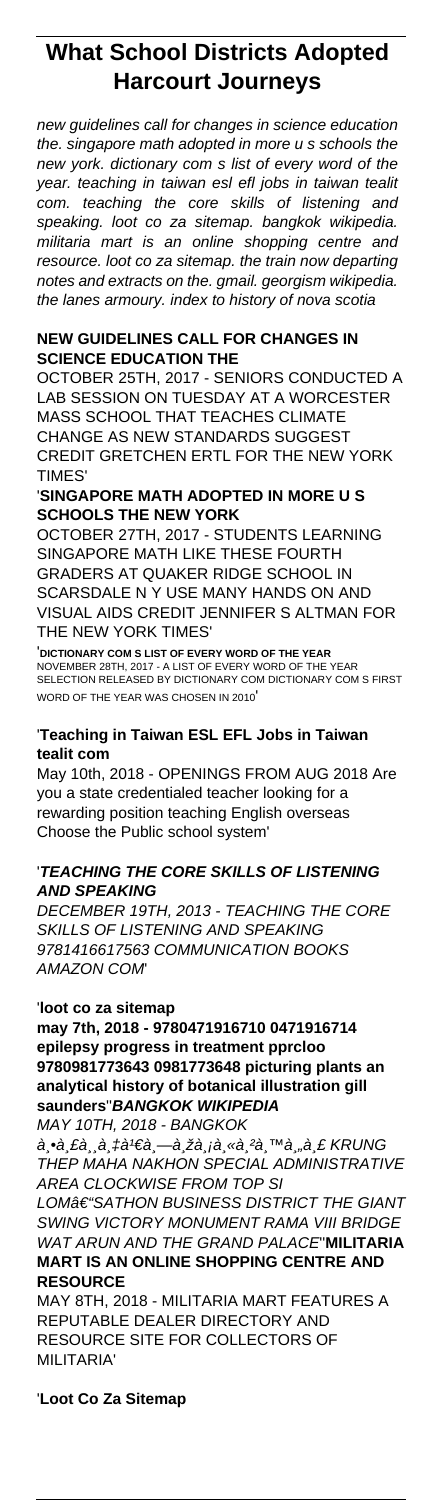May 10th, 2018 - 9781434466327 1434466329 Stalky Amp Co Rudyard Kipling 9781419692345 1419692348 The Skip A Day Diet Beat Obesity Boot Camp Dennis Brooks 796873087674 0796873087674 Tight Pants Ninjasonik'

'**THE TRAIN NOW DEPARTING Notes and Extracts on the** May 11th, 2018 - NOTES AND EXTRACTS ON THE HISTORY OF THE LONDON amp BIRMINGHAM RAILWAY CHAPTER 11 THE STATIONS INTRODUCTION  $\hat{a} \in \alpha$ There is a great deal more difficulty than would at first be imagined in laying out a railway station and perhaps in every one now in existence if it had to be entirely built over again some change would be

desirable there are so'

#### '**GMAIL**

MAY 7TH, 2018 - GMAIL IS EMAIL THAT S INTUITIVE EFFICIENT AND USEFUL 15 GB OF STORAGE LESS SPAM AND MOBILE ACCESS'

#### '**GEORGISM WIKIPEDIA**

MAY 11TH, 2018 - GEORGISM ALSO CALLED GEOISM AND SINGLE TAX

ARCHAIC IS AN ECONOMIC PHILOSOPHY HOLDING THAT WHILE PEOPLE

SHOULD OWN THE VALUE THEY PRODUCE THEMSELVES ECONOMIC

VALUE DERIVED FROM LAND INCLUDING NATURAL RESOURCES AND